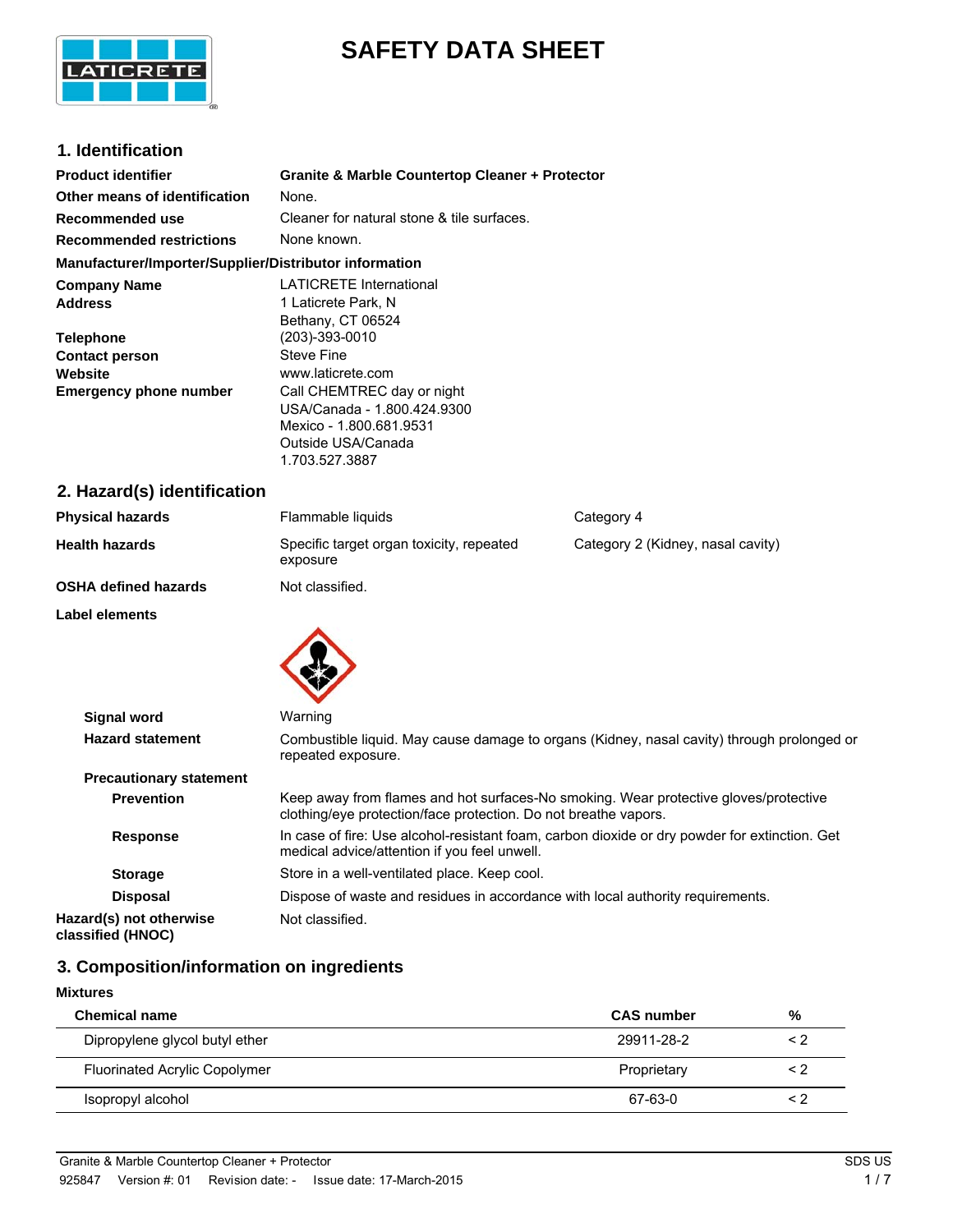| <b>Composition comments</b>                                                  | All concentrations are in percent by weight unless ingredient is a gas. Gas concentrations are in<br>percent by volume.                                              |
|------------------------------------------------------------------------------|----------------------------------------------------------------------------------------------------------------------------------------------------------------------|
| 4. First-aid measures                                                        |                                                                                                                                                                      |
| <b>Inhalation</b>                                                            | Remove victim to fresh air and keep at rest in a position comfortable for breathing. Get medical<br>attention if any discomfort continues.                           |
| <b>Skin contact</b>                                                          | Wash skin with soap and water. Get medical attention if symptoms occur.                                                                                              |
| Eye contact                                                                  | Flush eyes thoroughly with water for at least 15 minutes. Get medical attention if symptoms<br>persist.                                                              |
| Ingestion                                                                    | Rinse mouth. Do not induce vomiting. Get medical attention if any discomfort continues.                                                                              |
| <b>Most important</b><br>symptoms/effects, acute and<br>delayed              | Symptoms include redness, itching and pain.                                                                                                                          |
| Indication of immediate<br>medical attention and special<br>treatment needed | Treat symptomatically.                                                                                                                                               |
| <b>General information</b>                                                   | Ensure that medical personnel are aware of the material(s) involved, and take precautions to<br>protect themselves.                                                  |
| 5. Fire-fighting measures                                                    |                                                                                                                                                                      |
| Suitable extinguishing media                                                 | Alcohol resistant foam. Water fog. Dry chemical powder. Carbon dioxide (CO2).                                                                                        |
| <b>Unsuitable extinguishing</b><br>media                                     | Do not use water jet as an extinguisher, as this will spread the fire.                                                                                               |
| Specific hazards arising from<br>the chemical                                | By heating and fire, irritating vapors/gases may be formed.                                                                                                          |
| Special protective equipment<br>and precautions for firefighters             | Self-contained breathing apparatus and full protective clothing must be worn in case of fire.                                                                        |
| <b>Fire fighting</b><br>equipment/instructions                               | In case of fire and/or explosion do not breathe fumes. Move containers from fire area if you can do<br>so without risk. Use water spray to cool unopened containers. |
| <b>General fire hazards</b>                                                  | The product is combustible, but not flammable.                                                                                                                       |
| 6. Accidental release measures                                               |                                                                                                                                                                      |

| Personal precautions,<br>protective equipment and<br>emergency procedures | Wear appropriate protective equipment and clothing during clean-up. Keep away from sources of<br>ignition - No smoking. Ensure adequate ventilation. Local authorities should be advised if<br>significant spillages cannot be contained.         |  |
|---------------------------------------------------------------------------|---------------------------------------------------------------------------------------------------------------------------------------------------------------------------------------------------------------------------------------------------|--|
| Methods and materials for<br>containment and cleaning up                  | Large Spills: Stop the flow of material, if this is without risk. Dike the spilled material, where this is<br>possible. Absorb in vermiculite, dry sand or earth and place into containers. Following product<br>recovery, flush area with water. |  |
|                                                                           | Small Spills: Wipe up with absorbent material (e.g. cloth, fleece). Clean surface thoroughly to<br>remove residual contamination.                                                                                                                 |  |
| <b>Environmental precautions</b>                                          | Never return spills in original containers for re-use. For waste disposal, see Section 13 of the SDS.<br>Environmental manager must be informed of all major releases.                                                                            |  |
| 7. Handling and storage                                                   |                                                                                                                                                                                                                                                   |  |
| <b>Precautions for safe handling</b>                                      | Do not breathe mist or vapor. Do not get in eyes, on skin, on clothing. Use with adequate                                                                                                                                                         |  |

**Conditions for safe storage, including any incompatibilities**

ventilation. The product is a combustible liquid. Take the necessary precautionary measures. Wear appropriate personal protective equipment. Observe good industrial hygiene practices. Keep container tightly closed. Store in a cool and well-ventilated place. Follow rules for combustible liquids.

## **8. Exposure controls/personal protection**

## **Occupational exposure limits**

## **US. OSHA Table Z-1 Limits for Air Contaminants (29 CFR 1910.1000)**

| <b>Components</b>                    | Type       | Value     |  |
|--------------------------------------|------------|-----------|--|
| Isopropyl alcohol (CAS<br>$67-63-0)$ | <b>PEL</b> | 980 mg/m3 |  |
|                                      |            | $400$ ppm |  |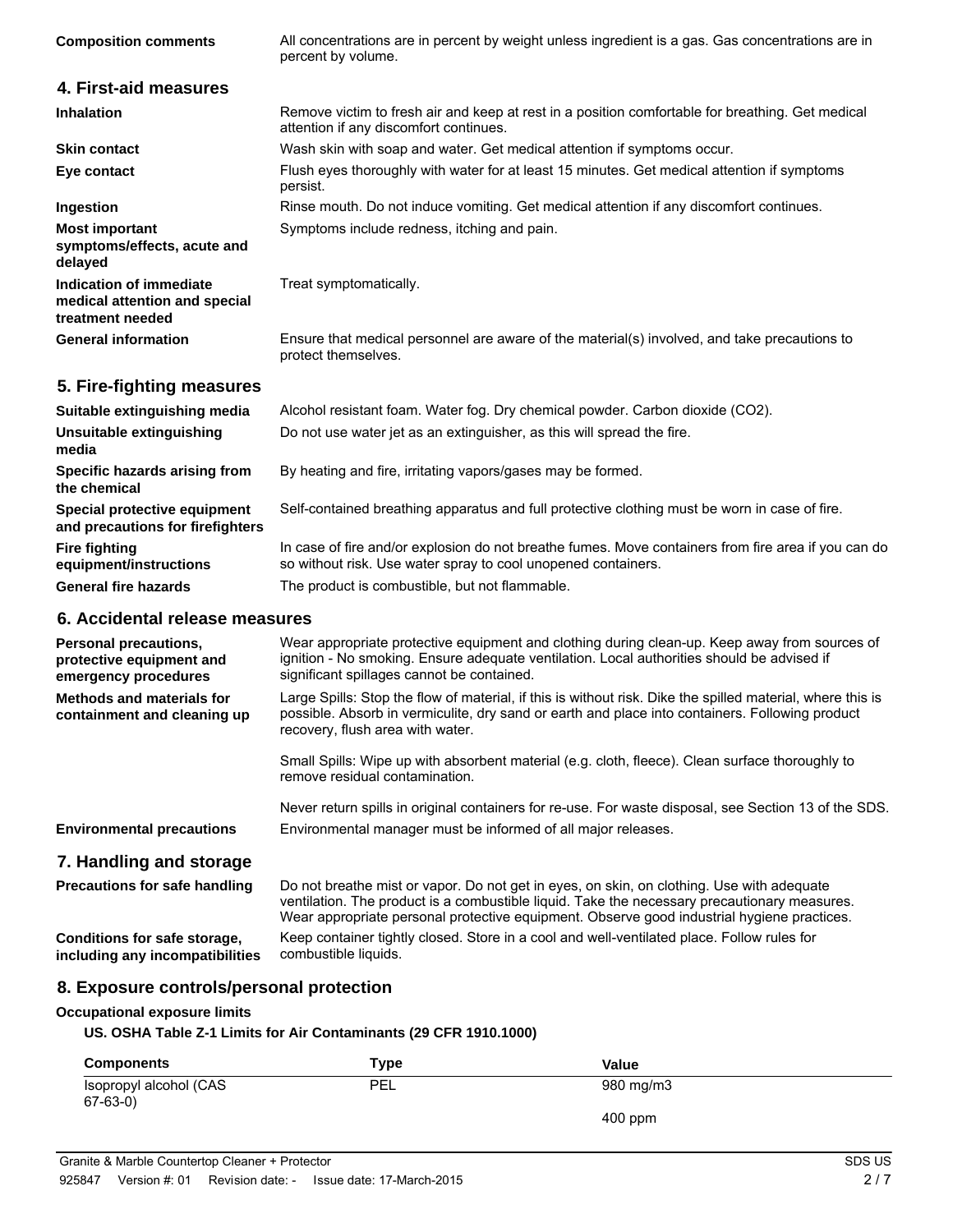## **US. ACGIH Threshold Limit Values**

| <b>Components</b>                                                     | <b>Type</b>                                                   |                                                                                                                                                                                                                                                                                                                                                                                                                                                                                       |                 | Value                |
|-----------------------------------------------------------------------|---------------------------------------------------------------|---------------------------------------------------------------------------------------------------------------------------------------------------------------------------------------------------------------------------------------------------------------------------------------------------------------------------------------------------------------------------------------------------------------------------------------------------------------------------------------|-----------------|----------------------|
| Isopropyl alcohol (CAS<br>$67-63-0$                                   | <b>STEL</b>                                                   |                                                                                                                                                                                                                                                                                                                                                                                                                                                                                       |                 | 400 ppm              |
|                                                                       | <b>TWA</b>                                                    |                                                                                                                                                                                                                                                                                                                                                                                                                                                                                       |                 | 200 ppm              |
| US. NIOSH: Pocket Guide to Chemical Hazards                           |                                                               |                                                                                                                                                                                                                                                                                                                                                                                                                                                                                       |                 |                      |
| <b>Components</b>                                                     | <b>Type</b>                                                   |                                                                                                                                                                                                                                                                                                                                                                                                                                                                                       |                 | Value                |
| Isopropyl alcohol (CAS<br>$67-63-0$                                   | <b>STEL</b>                                                   |                                                                                                                                                                                                                                                                                                                                                                                                                                                                                       |                 | 1225 mg/m3           |
|                                                                       |                                                               |                                                                                                                                                                                                                                                                                                                                                                                                                                                                                       |                 | 500 ppm              |
|                                                                       | <b>TWA</b>                                                    |                                                                                                                                                                                                                                                                                                                                                                                                                                                                                       |                 | 980 mg/m3            |
|                                                                       |                                                               |                                                                                                                                                                                                                                                                                                                                                                                                                                                                                       |                 | 400 ppm              |
| <b>Biological limit values</b>                                        |                                                               |                                                                                                                                                                                                                                                                                                                                                                                                                                                                                       |                 |                      |
| <b>ACGIH Biological Exposure Indices</b>                              |                                                               |                                                                                                                                                                                                                                                                                                                                                                                                                                                                                       |                 |                      |
| <b>Components</b>                                                     | <b>Value</b>                                                  | <b>Determinant</b>                                                                                                                                                                                                                                                                                                                                                                                                                                                                    | <b>Specimen</b> | <b>Sampling Time</b> |
| Isopropyl alcohol (CAS<br>$67-63-0$                                   | 40 mg/l                                                       | Acetone                                                                                                                                                                                                                                                                                                                                                                                                                                                                               | Urine           |                      |
| * - For sampling details, please see the source document.             |                                                               |                                                                                                                                                                                                                                                                                                                                                                                                                                                                                       |                 |                      |
| Appropriate engineering<br>controls                                   |                                                               | Good general ventilation (typically 10 air changes per hour) should be used. Ventilation rates<br>should be matched to conditions. If applicable, use process enclosures, local exhaust ventilation,<br>or other engineering controls to maintain airborne levels below recommended exposure limits. If<br>exposure limits have not been established, maintain airborne levels to an acceptable level. Provide<br>adequate ventilation and minimize the risk of inhalation of vapors. |                 |                      |
| Individual protection measures, such as personal protective equipment |                                                               |                                                                                                                                                                                                                                                                                                                                                                                                                                                                                       |                 |                      |
| <b>Eye/face protection</b>                                            | Risk of contact: Wear approved safety glasses or goggles.     |                                                                                                                                                                                                                                                                                                                                                                                                                                                                                       |                 |                      |
| <b>Skin protection</b>                                                |                                                               |                                                                                                                                                                                                                                                                                                                                                                                                                                                                                       |                 |                      |
| <b>Hand protection</b>                                                |                                                               | Wear appropriate chemical resistant gloves. Rubber gloves are recommended.                                                                                                                                                                                                                                                                                                                                                                                                            |                 |                      |
| <b>Other</b>                                                          |                                                               | Wear appropriate chemical resistant clothing.                                                                                                                                                                                                                                                                                                                                                                                                                                         |                 |                      |
| <b>Respiratory protection</b>                                         |                                                               | In case of insufficient ventilation, wear suitable respiratory equipment.                                                                                                                                                                                                                                                                                                                                                                                                             |                 |                      |
| <b>Thermal hazards</b>                                                | Wear appropriate thermal protective clothing, when necessary. |                                                                                                                                                                                                                                                                                                                                                                                                                                                                                       |                 |                      |
| <b>General hygiene</b><br>considerations                              |                                                               | Always observe good personal hygiene measures, such as washing after handling the material<br>and before eating, drinking, and/or smoking. Routinely wash work clothing and protective                                                                                                                                                                                                                                                                                                |                 |                      |

equipment to remove contaminants.

and before eating, drinking, and/or smoking. Routinely wash work clothing and protective

## **9. Physical and chemical properties**

| Appearance                                   | Liquid.                       |
|----------------------------------------------|-------------------------------|
| <b>Physical state</b>                        | Liquid.                       |
| Form                                         | Liquid.                       |
| Color                                        | Colorless.                    |
| Odor                                         | Sweet.                        |
| Odor threshold                               | Not available.                |
| рH                                           | $5.5 - 6.5$                   |
| Melting point/freezing point                 | Not available.                |
| Initial boiling point and boiling<br>range   | 212 °F (100 °C) (760 mmHg)    |
| <b>Flash point</b>                           | 143.6 °F (62.0 °C) Closed cup |
| <b>Evaporation rate</b>                      | Not available.                |
| <b>Flammability (solid, gas)</b>             | Not applicable.               |
| Upper/lower flammability or explosive limits |                               |
| <b>Flammability limit - lower</b><br>$(\%)$  | Not available.                |
| <b>Flammability limit - upper</b><br>(%)     | Not available.                |
| Vapor pressure                               | Not available.                |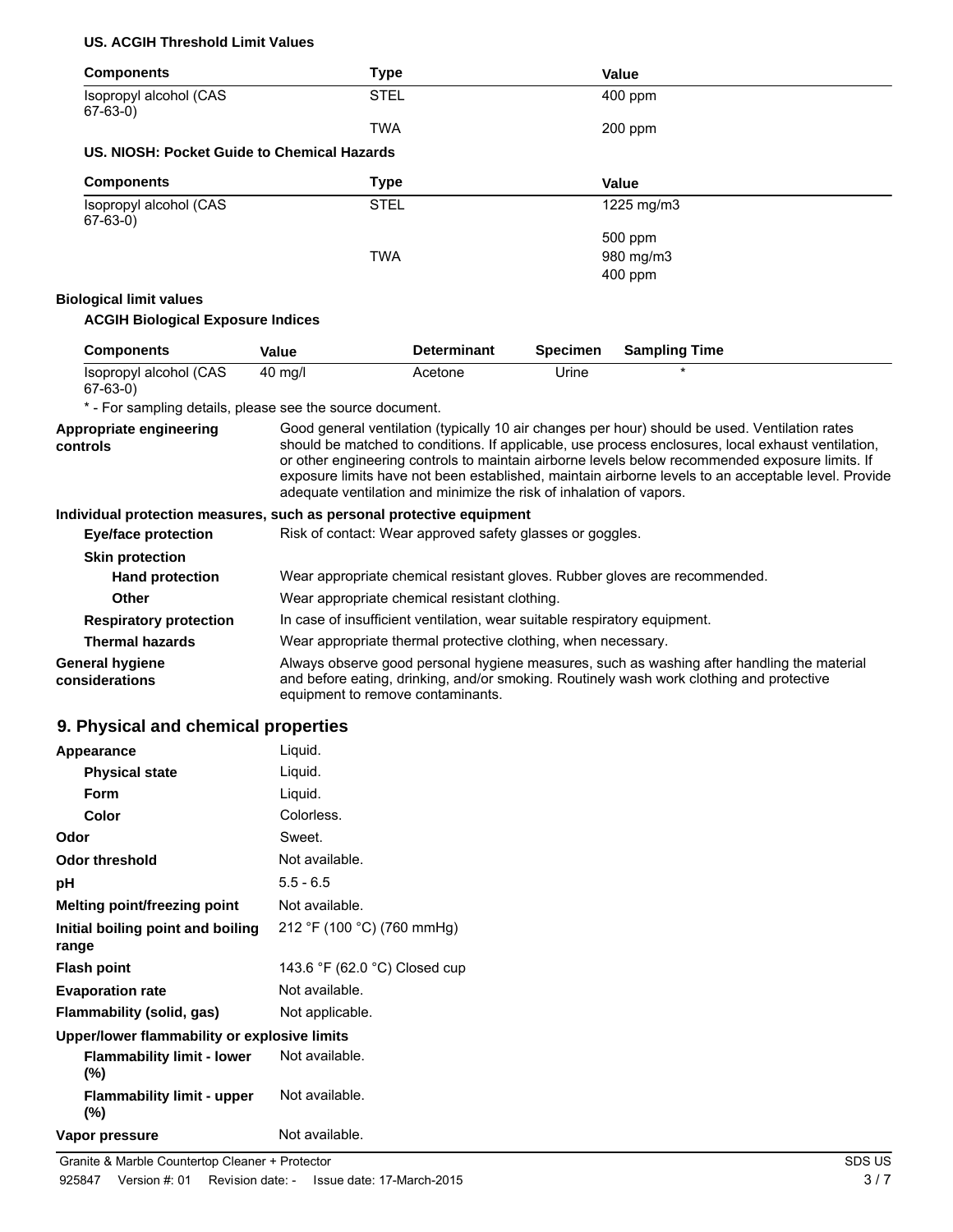| Vapor density                                     | Not available.           |
|---------------------------------------------------|--------------------------|
| <b>Relative density</b>                           | 0.996                    |
| Solubility(ies)                                   |                          |
| Solubility (water)                                | Not available.           |
| <b>Partition coefficient</b><br>(n-octanol/water) | Not available.           |
| <b>Auto-ignition temperature</b>                  | Not available.           |
| <b>Decomposition temperature</b>                  | $>$ 392 °F ( $>$ 200 °C) |
| <b>Viscosity</b>                                  | Not available.           |
| <b>Other information</b><br>VOC (Weight %)        | $0.9\%$                  |

# **10. Stability and reactivity**

| <b>Reactivity</b>                            | The product is stable and non-reactive under normal conditions of use, storage and transport. |
|----------------------------------------------|-----------------------------------------------------------------------------------------------|
| <b>Chemical stability</b>                    | Material is stable under normal conditions.                                                   |
| <b>Possibility of hazardous</b><br>reactions | Will not occur.                                                                               |
| <b>Conditions to avoid</b>                   | Heat, flames and sparks.                                                                      |
| Incompatible materials                       | Strong oxidizing agents.                                                                      |
| <b>Hazardous decomposition</b><br>products   | Carbon dioxide (CO2). Carbon monoxide.                                                        |

# **11. Toxicological information**

## **Information on likely routes of exposure**

| <b>Inhalation</b>                                                                  | In high concentrations, vapors may be irritating to the respiratory system. |
|------------------------------------------------------------------------------------|-----------------------------------------------------------------------------|
| <b>Skin contact</b>                                                                | May cause skin irritation.                                                  |
| Eye contact                                                                        | May cause eye irritation.                                                   |
| Ingestion                                                                          | May cause discomfort if swallowed.                                          |
| Symptoms related to the<br>physical, chemical and<br>toxicological characteristics | Symptoms include nausea, vomiting, and diarrhea.                            |

## **Information on toxicological effects**

| <b>Acute toxicity</b>                       | May cause discomfort if swallowed.                             |                     |  |
|---------------------------------------------|----------------------------------------------------------------|---------------------|--|
| <b>Components</b>                           | <b>Species</b>                                                 | <b>Test Results</b> |  |
| Isopropyl alcohol (CAS 67-63-0)             |                                                                |                     |  |
| Acute                                       |                                                                |                     |  |
| Dermal                                      |                                                                |                     |  |
| LD50                                        | Rabbit                                                         | 12800 mg/kg         |  |
| Oral                                        |                                                                |                     |  |
| LD50                                        | Rat                                                            | 4.7 $q/kg$          |  |
| <b>Skin corrosion/irritation</b>            | May cause skin irritation on prolonged or repeated contact.    |                     |  |
| Serious eye damage/eye<br><i>irritation</i> | May cause eye irritation on direct contact.                    |                     |  |
| Respiratory or skin sensitization           |                                                                |                     |  |
| <b>Respiratory sensitization</b>            | No data available.                                             |                     |  |
| <b>Skin sensitization</b>                   | Not a skin sensitizer.                                         |                     |  |
| <b>Germ cell mutagenicity</b>               | No data available.                                             |                     |  |
| Carcinogenicity                             | Not classifiable as to carcinogenicity to humans.              |                     |  |
|                                             | OSHA Specifically Regulated Substances (29 CFR 1910.1001-1050) |                     |  |
| Not listed.                                 |                                                                |                     |  |
| <b>Reproductive toxicity</b>                | No data available.                                             |                     |  |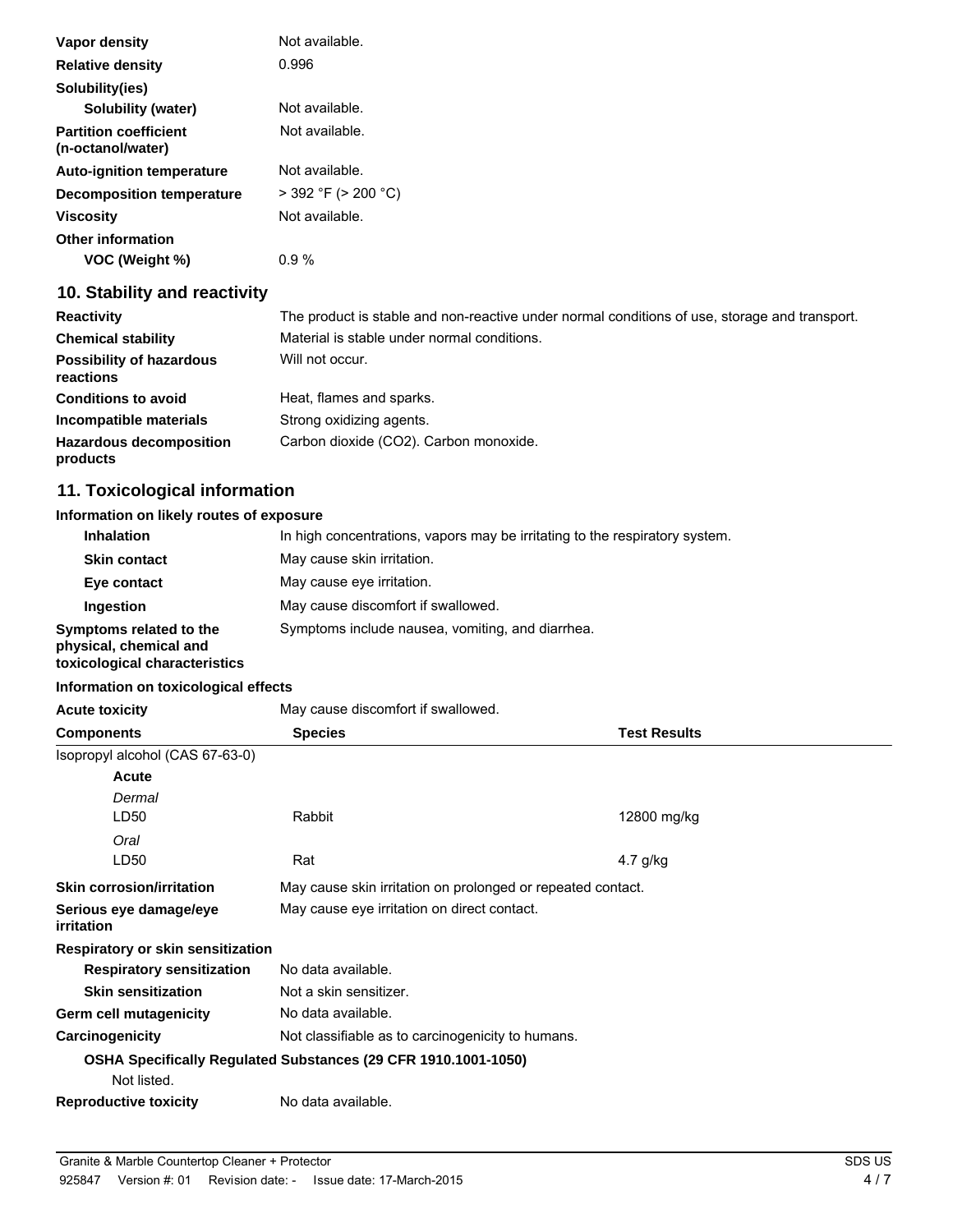| Specific target organ toxicity -<br>single exposure                                  | No data available.                                                                                                                                                                                               |                                |                       |  |
|--------------------------------------------------------------------------------------|------------------------------------------------------------------------------------------------------------------------------------------------------------------------------------------------------------------|--------------------------------|-----------------------|--|
| Specific target organ toxicity -<br>repeated exposure                                | May cause damage to organs (Kidney, nasal cavity) through prolonged or repeated exposure.                                                                                                                        |                                |                       |  |
| <b>Aspiration hazard</b>                                                             | Not classified.                                                                                                                                                                                                  |                                |                       |  |
| <b>Chronic effects</b>                                                               | May cause central nervous system effects.                                                                                                                                                                        |                                |                       |  |
| 12. Ecological information                                                           |                                                                                                                                                                                                                  |                                |                       |  |
| <b>Ecotoxicity</b>                                                                   | The product is not classified as environmentally hazardous. However, this does not exclude the<br>possibility that large or frequent spills can have a harmful or damaging effect on the environment.            |                                |                       |  |
| <b>Components</b>                                                                    |                                                                                                                                                                                                                  | <b>Species</b>                 | <b>Test Results</b>   |  |
| Isopropyl alcohol (CAS 67-63-0)                                                      |                                                                                                                                                                                                                  |                                |                       |  |
| <b>Aquatic</b>                                                                       |                                                                                                                                                                                                                  |                                |                       |  |
| Fish                                                                                 | <b>LC50</b>                                                                                                                                                                                                      | Bluegill (Lepomis macrochirus) | > 1400 mg/l, 96 hours |  |
| Persistence and degradability                                                        | The product is readily biodegradable.                                                                                                                                                                            |                                |                       |  |
| <b>Bioaccumulative potential</b>                                                     | Not likely to bioaccumulate in aquatic organisms.                                                                                                                                                                |                                |                       |  |
| Partition coefficient n-octanol / water (log Kow)<br>Isopropyl alcohol (CAS 67-63-0) |                                                                                                                                                                                                                  | 0.05                           |                       |  |
| <b>Mobility in soil</b>                                                              | No data available.                                                                                                                                                                                               |                                |                       |  |
| <b>Mobility in general</b>                                                           | No data available.                                                                                                                                                                                               |                                |                       |  |
| Other adverse effects                                                                | Not available.                                                                                                                                                                                                   |                                |                       |  |
| 13. Disposal considerations                                                          |                                                                                                                                                                                                                  |                                |                       |  |
| <b>Disposal instructions</b>                                                         | Collect and reclaim or dispose in sealed containers at licensed waste disposal site. Dispose of<br>contents/container in accordance with local/regional/national/international regulations.                      |                                |                       |  |
| <b>Local disposal regulations</b>                                                    | Dispose in accordance with all applicable regulations.                                                                                                                                                           |                                |                       |  |
| Hazardous waste code                                                                 | The waste code should be assigned in discussion between the user, the producer and the waste<br>disposal company.                                                                                                |                                |                       |  |
| Waste from residues / unused<br>products                                             | Dispose of in accordance with local regulations.                                                                                                                                                                 |                                |                       |  |
| <b>Contaminated packaging</b>                                                        | Empty containers should be taken to an approved waste handling site for recycling or disposal.<br>Since emptied containers may retain product residue, follow label warnings even after container is<br>emptied. |                                |                       |  |

# **14. Transport information**

## **DOT**

Not regulated as dangerous goods.

#### **IATA**

Not regulated as dangerous goods.

## **IMDG**

Not regulated as dangerous goods.

**Transport in bulk according to** Not available.

**Annex II of MARPOL 73/78 and the IBC Code**

# **15. Regulatory information**

| US federal regulations | This product is a "Hazardous Chemical" as defined by the OSHA Hazard Communication<br>Standard, 29 CFR 1910.1200.                                                                                                  |  |  |
|------------------------|--------------------------------------------------------------------------------------------------------------------------------------------------------------------------------------------------------------------|--|--|
|                        | This material contains one or more substances which requires export notification under TSCA<br>Section 12(b) and 40 CFR Part 707 Subpart D:<br><b>Fluorinated Acrylic Copolymer</b><br><b>PMN Number: P-08-751</b> |  |  |
|                        | TSCA Section 12(b) Export Notification (40 CFR 707, Subpt. D)                                                                                                                                                      |  |  |
| Regulated.             |                                                                                                                                                                                                                    |  |  |

**OSHA Specifically Regulated Substances (29 CFR 1910.1001-1050)** Not listed.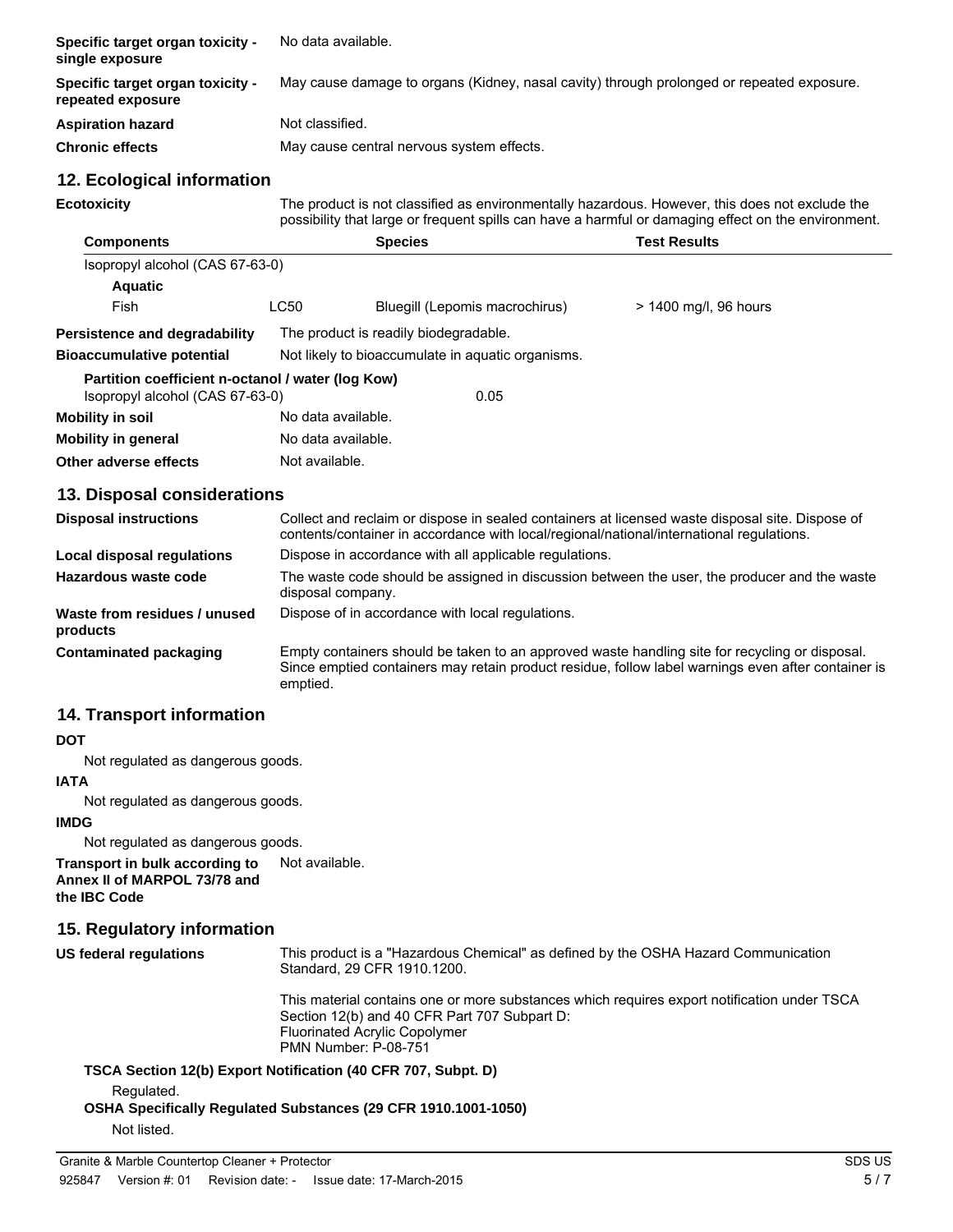| <b>CERCLA Hazardous Substance List (40 CFR 302.4)</b>                                                                                                                                                                                                                                                                   |                                                                                                                                        |                   |          |                        |
|-------------------------------------------------------------------------------------------------------------------------------------------------------------------------------------------------------------------------------------------------------------------------------------------------------------------------|----------------------------------------------------------------------------------------------------------------------------------------|-------------------|----------|------------------------|
| Isopropyl alcohol (CAS 67-63-0)                                                                                                                                                                                                                                                                                         |                                                                                                                                        | <b>LISTED</b>     |          |                        |
| Superfund Amendments and Reauthorization Act of 1986 (SARA)<br><b>Hazard categories</b>                                                                                                                                                                                                                                 | Immediate Hazard - No<br>Delayed Hazard - Yes<br>Fire Hazard - Yes<br>Pressure Hazard - No<br>Reactivity Hazard - No                   |                   |          |                        |
| <b>SARA 302 Extremely hazardous substance</b>                                                                                                                                                                                                                                                                           |                                                                                                                                        |                   |          |                        |
| Not listed.                                                                                                                                                                                                                                                                                                             |                                                                                                                                        |                   |          |                        |
| SARA 311/312 Hazardous<br>chemical                                                                                                                                                                                                                                                                                      | Yes                                                                                                                                    |                   |          |                        |
| SARA 313 (TRI reporting)<br><b>Chemical name</b>                                                                                                                                                                                                                                                                        |                                                                                                                                        | <b>CAS number</b> | % by wt. |                        |
| Isopropyl alcohol                                                                                                                                                                                                                                                                                                       |                                                                                                                                        | 67-63-0           | < 2      |                        |
| Other federal regulations                                                                                                                                                                                                                                                                                               |                                                                                                                                        |                   |          |                        |
| Clean Air Act (CAA) Section 112 Hazardous Air Pollutants (HAPs) List                                                                                                                                                                                                                                                    |                                                                                                                                        |                   |          |                        |
| Not regulated.                                                                                                                                                                                                                                                                                                          |                                                                                                                                        |                   |          |                        |
| Clean Air Act (CAA) Section 112(r) Accidental Release Prevention (40 CFR 68.130)                                                                                                                                                                                                                                        |                                                                                                                                        |                   |          |                        |
| Not regulated.                                                                                                                                                                                                                                                                                                          |                                                                                                                                        |                   |          |                        |
| <b>Safe Drinking Water Act</b><br>(SDWA)                                                                                                                                                                                                                                                                                | Not regulated.                                                                                                                         |                   |          |                        |
| <b>US state regulations</b>                                                                                                                                                                                                                                                                                             | This product does not contain a chemical known to the State of California to cause cancer birth<br>defects or other reproductive harm. |                   |          |                        |
| US. Massachusetts RTK - Substance List                                                                                                                                                                                                                                                                                  |                                                                                                                                        |                   |          |                        |
| Isopropyl alcohol (CAS 67-63-0)<br>Isopropyl alcohol (CAS 67-63-0)<br>Isopropyl alcohol (CAS 67-63-0)<br><b>US. Rhode Island RTK</b><br>Isopropyl alcohol (CAS 67-63-0)<br>US. California Proposition 65                                                                                                                | US. New Jersey Worker and Community Right-to-Know Act<br>US. Pennsylvania Worker and Community Right-to-Know Law                       |                   |          |                        |
| Not Listed.                                                                                                                                                                                                                                                                                                             |                                                                                                                                        |                   |          |                        |
| <b>International Inventories</b>                                                                                                                                                                                                                                                                                        |                                                                                                                                        |                   |          |                        |
| Country(s) or region                                                                                                                                                                                                                                                                                                    | <b>Inventory name</b>                                                                                                                  |                   |          | On inventory (yes/no)* |
| Australia                                                                                                                                                                                                                                                                                                               | Australian Inventory of Chemical Substances (AICS)                                                                                     |                   |          | Yes                    |
| Canada                                                                                                                                                                                                                                                                                                                  | Domestic Substances List (DSL)                                                                                                         |                   |          | Yes.                   |
| Canada                                                                                                                                                                                                                                                                                                                  | Non-Domestic Substances List (NDSL)                                                                                                    |                   |          | No.                    |
| China                                                                                                                                                                                                                                                                                                                   | Inventory of Existing Chemical Substances in China (IECSC)                                                                             |                   |          | No                     |
| Europe                                                                                                                                                                                                                                                                                                                  | European Inventory of Existing Commercial Chemical<br>Substances (EINECS)                                                              |                   |          | Yes                    |
| Europe                                                                                                                                                                                                                                                                                                                  | European List of Notified Chemical Substances (ELINCS)                                                                                 |                   |          | No.                    |
| Japan                                                                                                                                                                                                                                                                                                                   | Inventory of Existing and New Chemical Substances (ENCS)                                                                               |                   |          | Yes                    |
| Korea                                                                                                                                                                                                                                                                                                                   | Existing Chemicals List (ECL)                                                                                                          |                   |          | Yes                    |
| New Zealand                                                                                                                                                                                                                                                                                                             | New Zealand Inventory                                                                                                                  |                   |          | No                     |
| Philippines                                                                                                                                                                                                                                                                                                             | Philippine Inventory of Chemicals and Chemical Substances<br>(PICCS)                                                                   |                   |          | Yes                    |
| United States & Puerto Rico<br>*A "Yes" indicates this product complies with the inventory requirements administered by the governing country(s).<br>A "No" indicates that one or more components of the product are not listed or exempt from listing on the inventory administered by the governing<br>$country(s)$ . | Toxic Substances Control Act (TSCA) Inventory                                                                                          |                   |          | Yes                    |

## **16. Other information, including date of preparation or last revision**

| Issue date           | 17-March-2015 |
|----------------------|---------------|
| <b>Revision date</b> | -             |